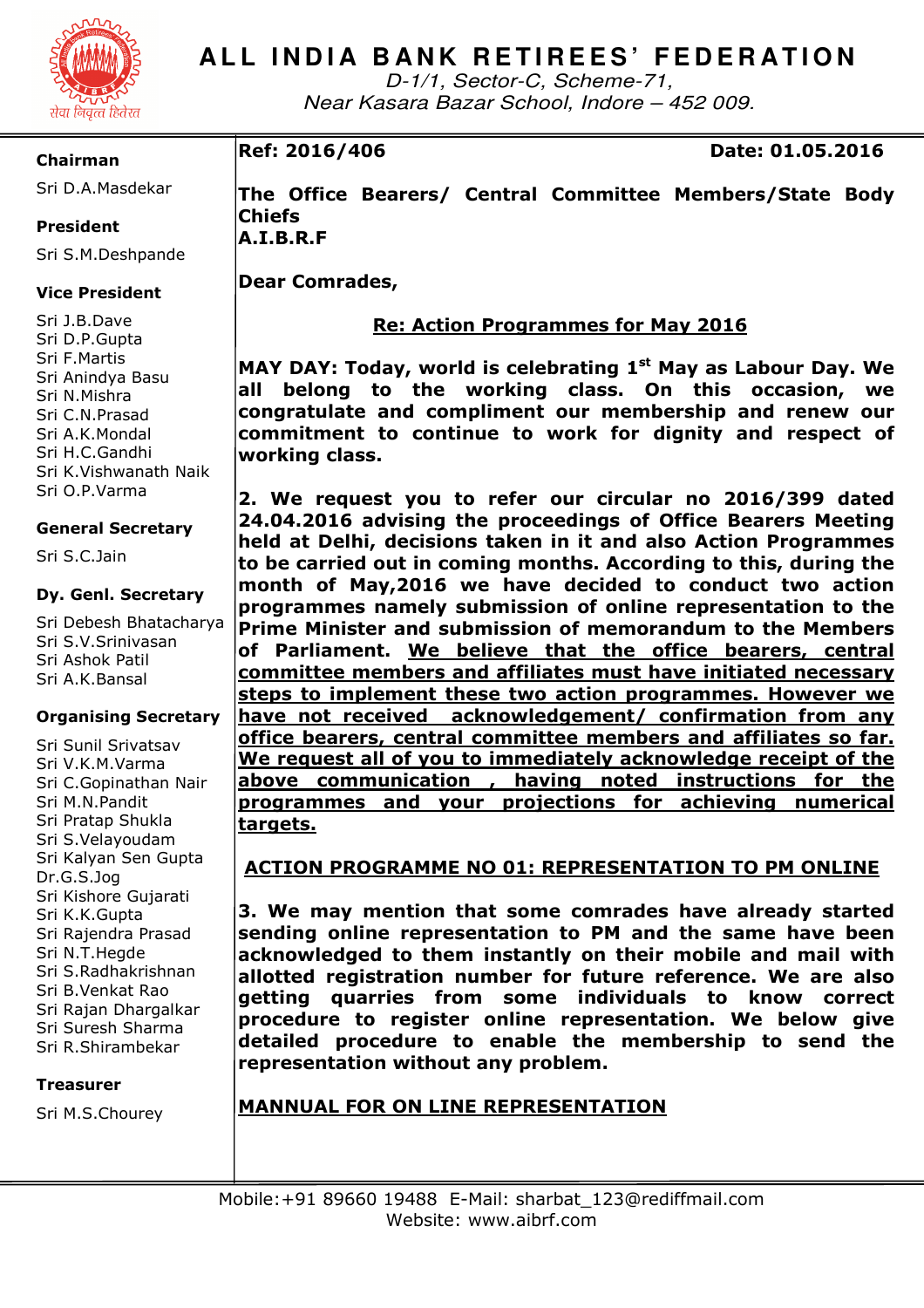

D-1/1, Sector-C, Scheme-71, Near Kasara Bazar School, Indore – 452 009.

# **Chairman**

Sri D.A.Masdekar

# **President**

Sri S.M.Deshpande

# **Vice President**

Sri J.B.Dave Sri D.P.Gupta Sri F.Martis Sri Anindya Basu Sri N.Mishra Sri C.N.Prasad Sri A.K.Mondal Sri H.C.Gandhi Sri K.Vishwanath Naik Sri O.P.Varma

# **General Secretary**

Sri S.C.Jain

# **Dy. Genl. Secretary**

Sri Debesh Bhatacharya Sri S.V.Srinivasan Sri Ashok Patil Sri A.K.Bansal

# **Organising Secretary**

Sri Sunil Srivatsav Sri V.K.M.Varma Sri C.Gopinathan Nair Sri M.N.Pandit Sri Pratap Shukla Sri S.Velayoudam Sri Kalyan Sen Gupta Dr.G.S.Jog Sri Kishore Gujarati Sri K.K.Gupta Sri Rajendra Prasad Sri N.T.Hegde Sri S.Radhakrishnan Sri B.Venkat Rao Sri Rajan Dhargalkar Sri Suresh Sharma Sri R.Shirambekar

# **Treasurer**

Sri M.S.Chourey

- **1. For registering on line representation on PMO site, one needs mobile number and e-mail id. It may be mentioned that e-mail id can be created online free of cost.**
- **2. One need to have access to the internet connection to reach PMO site. Internet connection of any other person or available on cyber cafe can also be used for this purpose. Assistance of some experienced person (younger group in the family ) can be taken for this purpose.**
- **3. Completion of entire procedure will not take not more than 4/5 minutes. Cost involved is almost Zero. No travelling is involved. What is needed is little bit initiative for the cause of retiree movement.**

**STEPS** 

- **1. Open the internet connection**
- **2. When internet connection becomes active, go to any search engine like Google, Yahoo etc.**
- **3. Then write www. Prime minister of India.**
- **4. The above site will get opened**
- **5. On this site, at lower portion, please go to menu "write to Prime Minister". Double click this menu**
- **6. You will find certain columns which have to be filled up. They are (a) Name (b) Complainant category (c) Address (d) Pin Code (e) Country (f) State (g) District (h) Landline phone number if any (i) Mobile number- this is must. You must prefix 91 before your mobile number (j) e-mail idthis is also must (k) Grievance category- we suggest you should mention employee related (l) Do you want to upload PDF attachment- please mark: Yes(m) attach the representation in PDF format already circulated (n) After filling above, one number will emerge on the site which you have to type in the box given on the site(o) Then click submit column (p) Immediately representation will be registered and ack. Will come on the mobile and e-mail (q) if some error is noticed and the representation is not registered please press "re-set " column and repeat the above procedure till you successfully register your representation.**

# **ACTIONS TO BE TAKEN BY AFFILIATES, STATE COMMITTEES, OFFICE BEARERS AND CENTRAL COMMITTEE MEMBERS**

- **1. Please organise meetings of activists at your centres to explain the procedure stated above**
- **2. Issue communication to the membership at gross root level to create awareness of this action programme and call upon them to implement it in maximum number**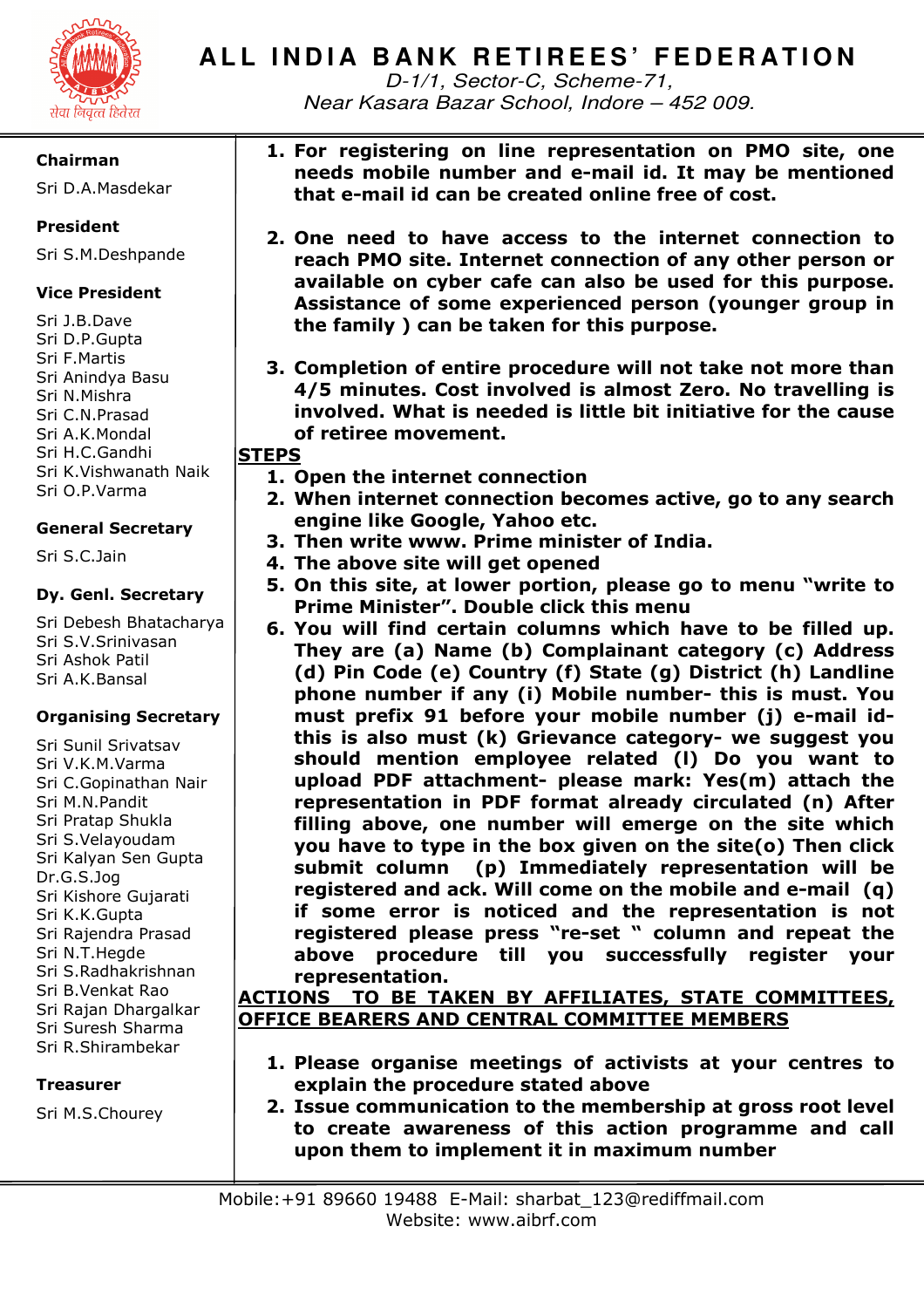

D-1/1, Sector-C, Scheme-71, Near Kasara Bazar School, Indore – 452 009.

## **Chairman**

Sri D.A.Masdekar

# **President**

Sri S.M.Deshpande

# **Vice President**

Sri J.B.Dave Sri D.P.Gupta Sri F.Martis Sri Anindya Basu Sri N.Mishra Sri C.N.Prasad Sri A.K.Mondal Sri H.C.Gandhi Sri K.Vishwanath Naik Sri O.P.Varma

## **General Secretary**

Sri S.C.Jain

## **Dy. Genl. Secretary**

Sri Debesh Bhatacharya Sri S.V.Srinivasan Sri Ashok Patil Sri A.K.Bansal

## **Organising Secretary**

Sri Sunil Srivatsav Sri V.K.M.Varma Sri C.Gopinathan Nair Sri M.N.Pandit Sri Pratap Shukla Sri S.Velayoudam Sri Kalyan Sen Gupta Dr.G.S.Jog Sri Kishore Gujarati Sri K.K.Gupta Sri Rajendra Prasad Sri N.T.Hegde Sri S.Radhakrishnan Sri B.Venkat Rao Sri Rajan Dhargalkar Sri Suresh Sharma Sri R.Shirambekar

## **Treasurer**

Sri M.S.Chourey

- **3. Please nominate some office bearers/ activists to propagate and monitor the implementation.**
- **4. Create facility of internet at different centres to enable the membership to send the online registration.** 
	- **5. Weekly reporting may be sent by our affiliates to the Central Office.**

**We request for cooperation and support of all in making this important action programme successful.** 

# **ACTION PROGRAMME NO 02: SUBMISSION OF MEMORANDUM TO MEMBERS OF PARLIAMENT**

- **1. This programme will be mainly implemented by the state committees. Wherever necessary, affiliates may also submit it.**
- **2. State Committees are requested to identify the names of Mps. to be contacted**
- **3. Memorandum should be submitted in delegation**
- **4. Revised memorandum to be submitted is enclosed**
- **5. Suitable Covering letter may be prepared by the State Committee and signed by its principal office bearers.**
- **6. Photos if possible may be taken while submitting the memorandum**
- **7. Our request to the M.P. should be mainly to forward it to PM/FM with the suitable recommendations and raise the issues in the parliament. These requests may be included in the covering letter.**
- **8. Central Office may be intimated on completion of the programme for further action.**

**We once again call upon you to ensure submission of the memorandum to 100 MPs during the month of May, 2016.** 

# **ACTION PROGRAMME NO 03- DEMAND DAY TO BE OBSERVED ON 25.05.2016**

**Further to our above referred circular, as decided in the office bearers meeting, we wish to add one more action programme to be organised on 25.05.2016. We propose that our affiliates and state committees should observe 25.0.5.2016 as DEMAND DAY. The following programme should be conducted.** 

- **1. Meetings of the membership may be convened at the maximum possible centres by the state committees/ affiliates.**
- **2. Awareness may be created about the pending demands and issues covered in Record Note dated 25.05.2015**